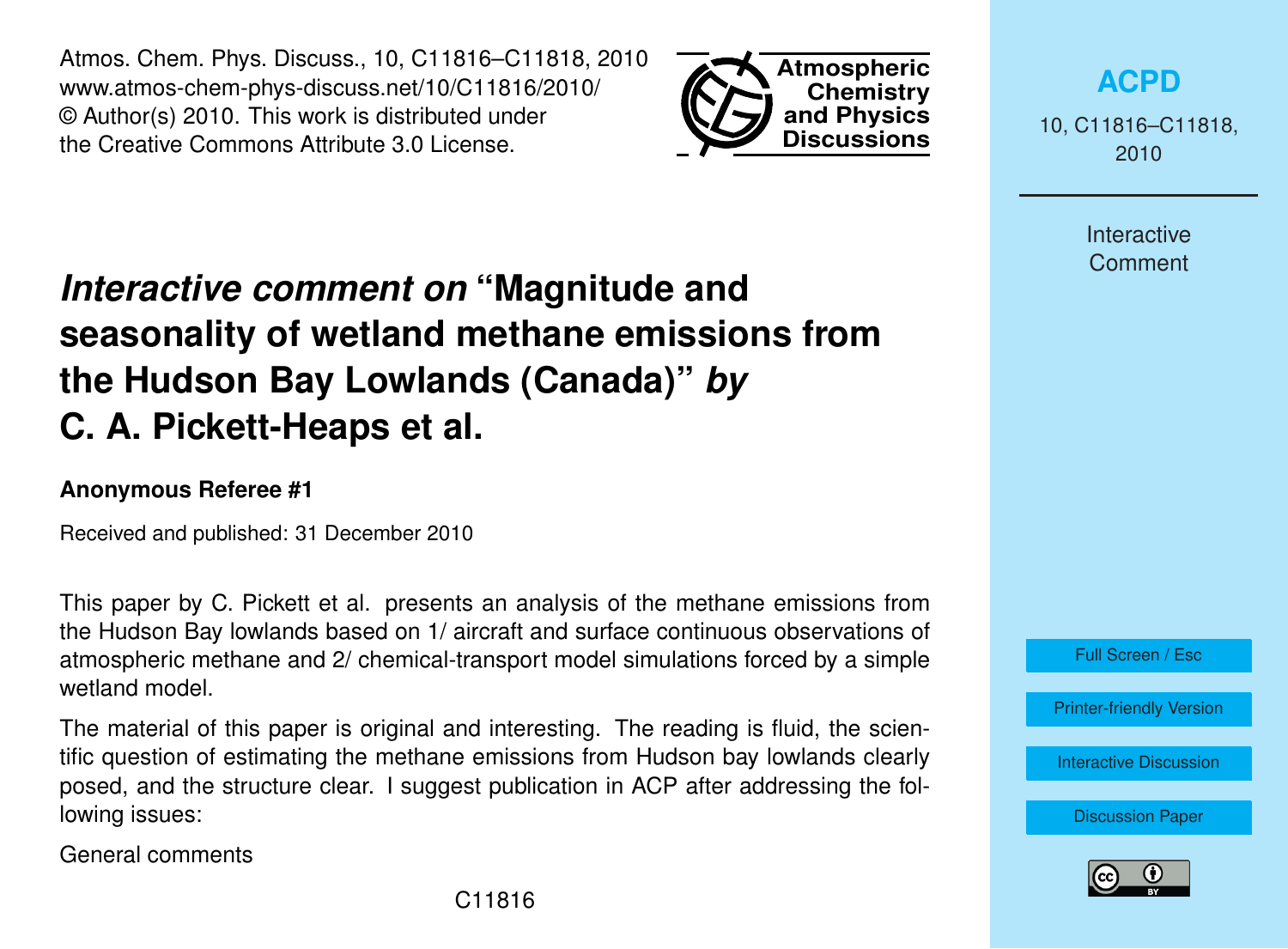1/ Wetland model description. This part should be more detailed. For instance, as a guide : - Why developing a simple model and not using recent more complete models (e.g. LPJ-Sphanni et al 2010, ORCHIDEE-Ringeval et al 2010, J. Kaplan 2002, . . .). Did the authors perform CTM runs with other distributions than their simple model to compare? How their model differs from Kaplan 2002? - The authors mention comparison with observed ecosystem fluxes. Which sites? How does it compare? - Why four carbon pools? Which model has been used for modeling respiration?

2/ Phasing of the seasonal variations. GEOS-chem, forced with the wetland model, produces a maximum at FRD end of June and a secondary maximum end of august (fig 3). This double peak structure differs from the observations (max end of august). This is not clearly discussed in the paper. This is only mentioned line 9 of page 22423 briefly. It should be clearly mentioned and commented when discussing fig3. This double peak is also visible after subtraction of ALT on fig 4. Do the author have an explanation? Are these variations visible in the wetland flux ? Are there transport feature that could explain them? In general, the authors are too optimistic on the agreement model/observations (see also specific comments) Modeled FRD also diverges from modeled ALT from end of march (instead of end of mid may for observations). Any explanation? Could the author add the curve from the model run with snowfree assumption on fig 3 as on fig 4 (maybe as a dotted line for clarity), as it should show that part of this difference is removed with this hypothesis? When subtracting ALT from FRD the authors assume that model phasing lags go in the same direction at ALT and FRD. This is an important assumption because if it is not the case, taking the difference would not suppress model phasing error but may emphasize it ! The black curve on fig 3 shows that this is partly true as modeled FRD and ALT are close in phase, although with a  $\frac{1}{2}$  month lag. Finally, the magnitude of the lags reported are often a bit optimistic compared to the plots. Please be more consistent with the plots (see specific comments)

3/ Magnitude of the emissions. The authors should be more precise in section 4. What

## **[ACPD](http://www.atmos-chem-phys-discuss.net)**

10, C11816–C11818, 2010

> Interactive **Comment**

Full Screen / Esc

[Printer-friendly Version](http://www.atmos-chem-phys-discuss.net/10/C11816/2010/acpd-10-C11816-2010-print.pdf)

[Interactive Discussion](http://www.atmos-chem-phys-discuss.net/10/22415/2010/acpd-10-22415-2010-discussion.html)

[Discussion Paper](http://www.atmos-chem-phys-discuss.net/10/22415/2010/acpd-10-22415-2010.pdf)